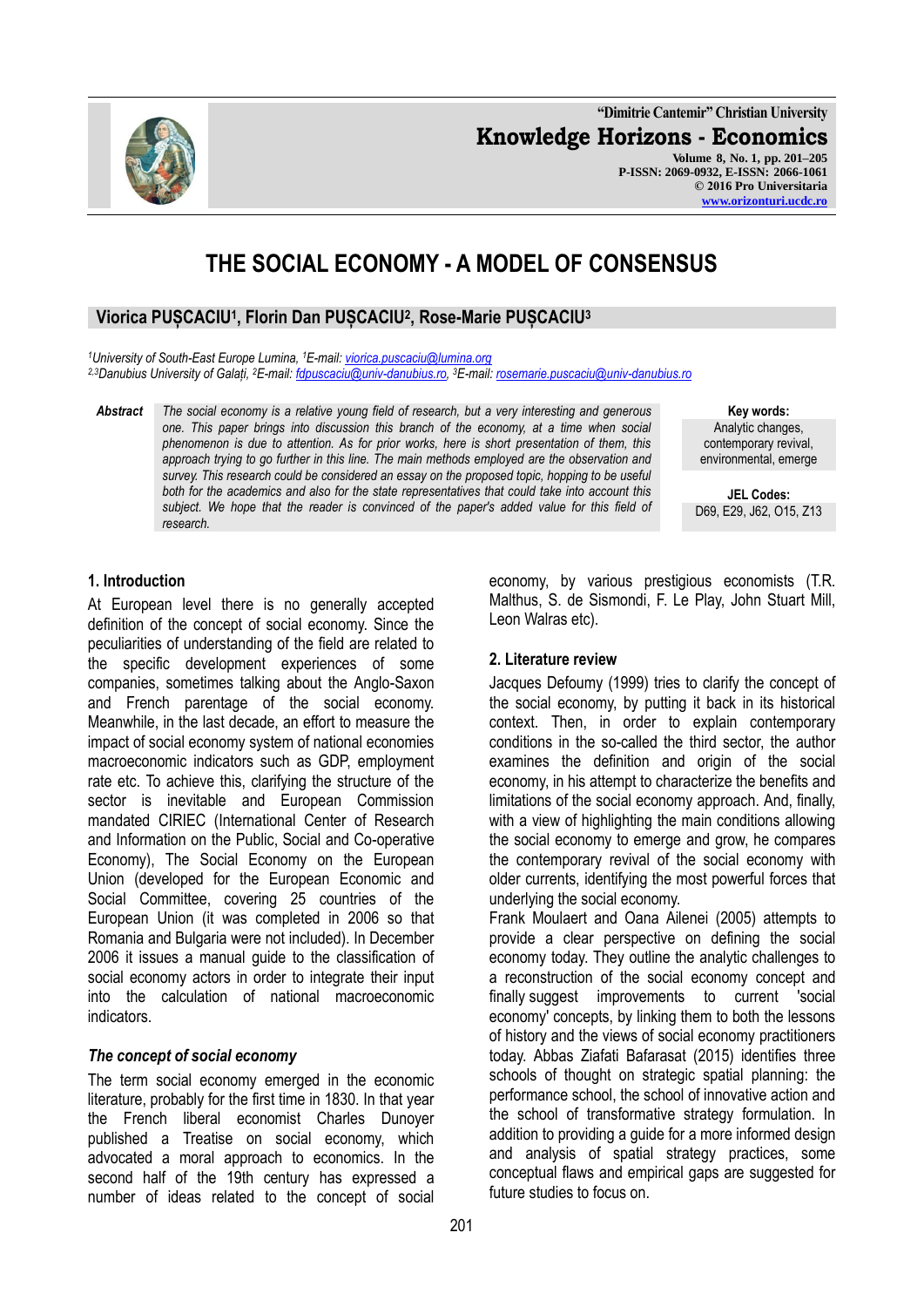[Giorgos Gritzas](http://eur.sagepub.com/search?author1=Giorgos+Gritzas&sortspec=date&submit=Submit) and [Karolos Iosif Kavoulakos](http://eur.sagepub.com/search?author1=Karolos+Iosif+Kavoulakos&sortspec=date&submit=Submit) (2015) argue that while the debate on alternative and diverse economies may reflect a willingness on the part of the scholars to cooperate in order to build a post-capitalist future, it is also necessary to consider the possibilities and constraints operating at different scales, from individual to global, in order to consider the extent to which alternatives may be successful.

Ash Amin, Angus Cameron and Ray Hudson (2003) in their book provide an account of experience in the social economy, in order to evaluate its strengths and weaknesses and its future potential, explaining the range of expectations that have emerged in recent years across the developed world and focusing on the policies of United Kingdom at the time this book appeared.

G Brennan, [P.Pettit](https://scholar.google.ro/citations?user=jQNfOoEAAAAJ&hl=ro&oi=sra) (2005) ascertains that while making connections with older patterns of social theorization it offers a novel orientation for contemporary thought about how society works and how it may be made to work. It puts the economy of esteem firmly on the agenda of economics and social science and of moral and political theory.

Alejandro Portes (2014) analyses a tradition in the social science literature that for a long time now, he has deplored the loss of "community" and the advent of individualism, social atomization and anomie. This literature features prominent titles and this tradition culminated in the celebration of "social capital" - defined as participation in associations and general trust in others - as an unqualified public good.

Bruce Pietrykowski (2007) discusses about a key question for social economists that is whether material pleasure and the symbolic expression of identity through consumer goods is compatible with a more politicized, socially conscious consumption ethos. Food consumption offers a fruitful starting point for pursuing this issue. He begins by examining food and its symbolic role in identity formation and then considers the Slow Food movement and explores the ways in which it maintains a central role for material pleasure while promoting a socially and environmentally conscious stance toward consumption.

J. Gregory Dees, Jed Emerson and Peter Economy (2001) illustrate in their book the simple of existing the social enterprises: the two extremes - purely philanthropic organizations on one hand, and purely commercial on the other - and all the other possibilities in between. Furthermore, the new opportunities that social entrepreneurship can bring into an organization also come with many potential new challenges and the author points out that it is important to be aware of these challenges, as to be ready with solutions that the social enterprise evolves.

As social capital is increasingly used in the field

of community development and the social economy, [Alan Kay](http://cdj.oxfordjournals.org/search?author1=Alan+Kay&sortspec=date&submit=Submit) (2006) describes some of the results to emerge from a three-year research project, which looked at the contribution that social capital can make to the social economy within local economic development. Following the definition of social capital, the article examines how it can be assessed and then goes on to list the main findings on the significance of social capital in the understanding of the social economy and community development. It concludes with a number of policy implications on how social capital can be used within the context of community development.

Lorena M. Ibargüen-Tinley (2015) in her article explores some of the factors that may affect women's social capital development, such as the capacity for trust and cooperation, through the example of a case study of a women's micro-enterprise in rural Mexico. The analysis focused on three aspects that confirm the social bases of trust: the existence of rules and norms, experience arising from repeated interactions and the characteristics of the members of the group. It concludes that the main factor, which influenced the creation of social capital and therefore the capacity for cooperation among the group, was the personal characteristics of the group's leader.

### **3. Presentation**

"The social economy consists of non-profit activities designed to combat social exclusion through socially useful goods sold in the market and which are not provided for by the state or the private sector."

The CIRIEC Report proposes the following working definition for the social economy: "The set of private enterprises organized official basis, with autonomy of decision and freedom of membership, created to meet their members on the market by producing goods and providing services, insurance and financial support, the decision making and any distribution of profits or surpluses among the members are not directly linked to the capital or the amounts contributed by each member, each having one vote. The Social Economy also includes private organizations set up on the official basis, with autonomy of decision and freedom of membership that produce services non-market for households and whose surpluses, if any, cannot be appropriated by the economic agents that create, control or finance. For a better understanding of ES and concepts in very close contact with the field, further clarify terms such as: third sector, nonprofit sector, social enterprises, active inclusion and employment.

### *The third sector and the nonprofit sector*

If classically society was divided into two sectors (public and private) in companies, modern talks about the third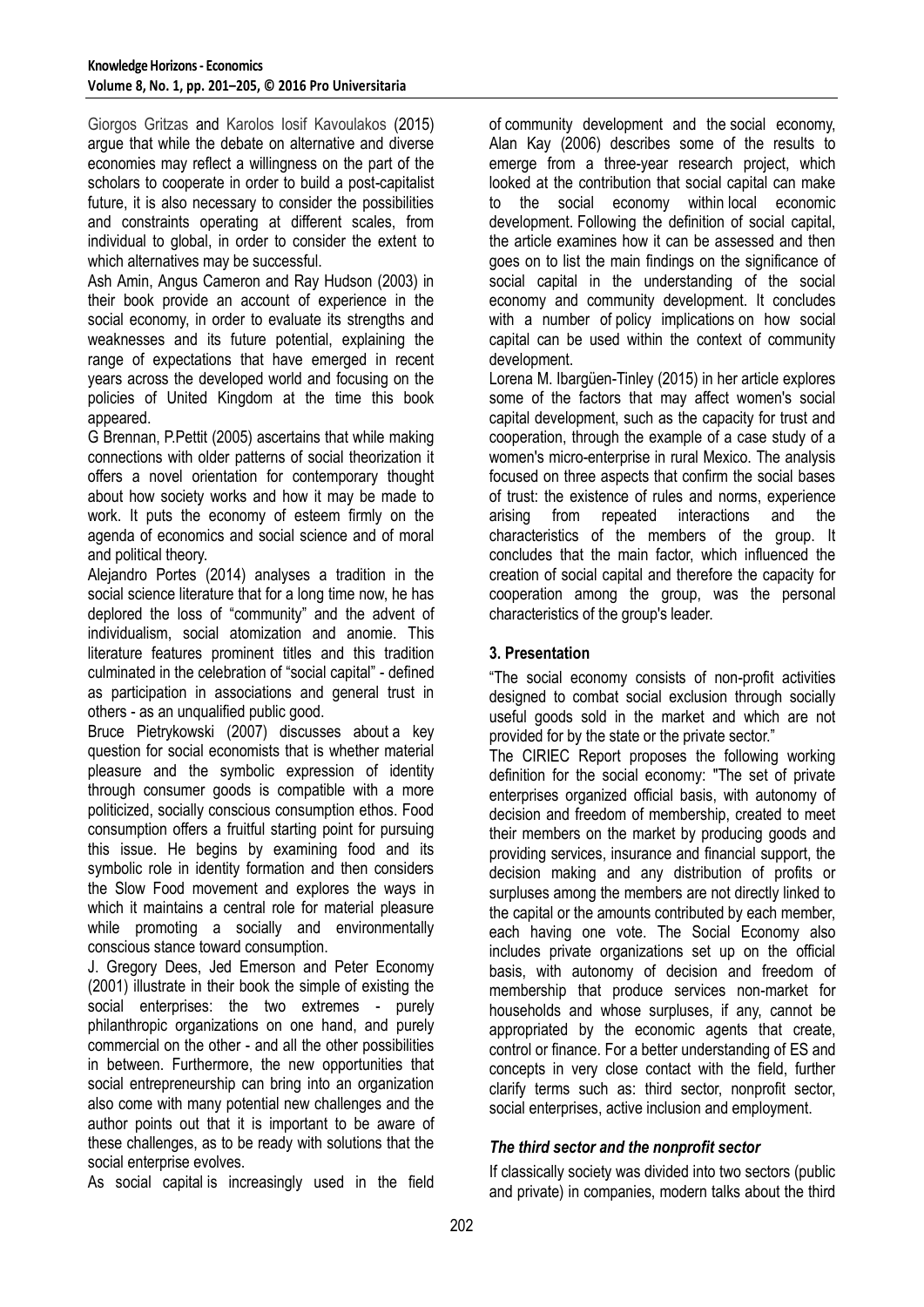sector as "an intermediate area between sector business, public sector and private sector comprising family and friends". The differences between the three sectors are evident in terms of the objective pursued. the criteria for fixing the success, financing sources and how decision-making. Despite the lack of a unanimous definition for the "third sector", a number of common characteristics of organizations in the sector: a relative degree of institutionalization, autonomy from the public and private restrictions or prohibitions on the redistribution profit. Organizations of the third sector are "businesses and organizations that are not part no traditional private sector nor the public sector. "Their identification varies both by discipline that deals with the subject, and according to the social and economic context in which we referring.

In defining the "third sector" there is an important distinction between sense European period and the American home. American approach <sup>1</sup> became the international model dominant for the third sector or the nonprofit sector by definition "of the third sector". It is composed of various nonprofit organizations with the following characteristics: legal entities (companies) or social formally organized, independent and private structures meaning that they have their own rules and mechanisms of decision making in order to produce goods or services, but whose status does not allow them to be a source of income, profit or generate other financial gains involving voluntary.

The European approach is more analytic and the social economy stresses develop the mode of generation and development of various structures, mode of action and transformation over time. It is useful European Research Network distinction (EMES<sup>2</sup> ) between the preponderant economic indicators and the mainly social. The economic criteria are: continuous production or marketing activity of goods and services, the high degree of autonomy, the high degree of economic risk and the minimum paid work. Socially relevant indicators include: purpose (aimed at community service), quality initiative launched by a group of citizens, "one man, one voice" as a way of establishing power decision regardless of capital ownership and participation in profit distribution, while distribution is limited profit (Defounny and Nyssesns, 2001).The criterion for differentiating organizations of the third productive sector to other organizations refer to the limits of redistribution of profits. In 2007, the European Commission (EC) proposed the term "third system" to include organizations establish a limit distribution of profit<sup>3</sup>.

-

The meaning of "third sector" is therefore divided between two international currents: first American in origin meaning the nonprofit sector and second home French, meaning ES concept adopted by institutions EU<sup>4</sup>

"The social economy (or "solidarity economy" or "third sector") grew out of the need to find new solutions, innovative social issues, economic or environmental communities and meeting the needs of community members who are ignored or insufficiently covered by public or private sector. In recent decades, social economy not only asserted its ability to contribute effectively to solving new social problems, but also solidified its position as the institution indispensable for sustainable economic development and stable path. As such, the social economy aims to adapt services needs, add value to economic activities that meet social needs and ensure a fairer distribution of income and wealth, redressing imbalances in the labor market and succeeded in deepening and strengthening economic democracy. From the perspective of national accounts, it comprises two major sub-sectors of the social economy: a) trade or business sub-sector and b) sub-commercial. This classification is very useful for the development of reliable statistics and analyzing economic activities in accordance with existing national accounts systems. However, in terms of socioeconomic, there is obviously a permeability between the two sub-sectors and close ties between the commercial and non-commercial social economy as a result of a characteristic common to all social economy organizations: they are organizations those who carry out an activity whose primary goal is to satisfy the needs of people and not pay investors capitalists.

The global economic crisis and massive layoffs imposed assess the effectiveness of measures active promotion of employability. The strategy" Europe 2020 for smart, sustainable and inclusive growth "became the expression of common European efforts to ensure jobs and reduce unemployment.

In this context, it increased interest in social economy, due to the "recognition of the limitations both sectors. Traditional public and private to meet current challenges in the labor market and the quality and quantity of services of collective interest."<sup>5</sup>

The social economy seems to be one of the most bandied solutions for its ability to create and secure jobs. Over time, social economy solidified the position of an alternative form of economic development based on a set of social-economic values and principles,

-

<sup>&</sup>lt;sup>1</sup> John Hopkins University Comparative Nonprofit Project Sector Project conducted in 1990

<sup>2</sup> European Research Network http://www.emes.net/

<sup>&</sup>lt;sup>3</sup> In the pilot action "Third System and Employment", Antonella

Noya and Emma Clarence "The Social Economy. Building Inclusive Economies", OECD, 2007

<sup>4</sup> Ibidem p. 2

<sup>5</sup> \*\*\* European Parliament, "Report on the Social Economy", 2009 p. 15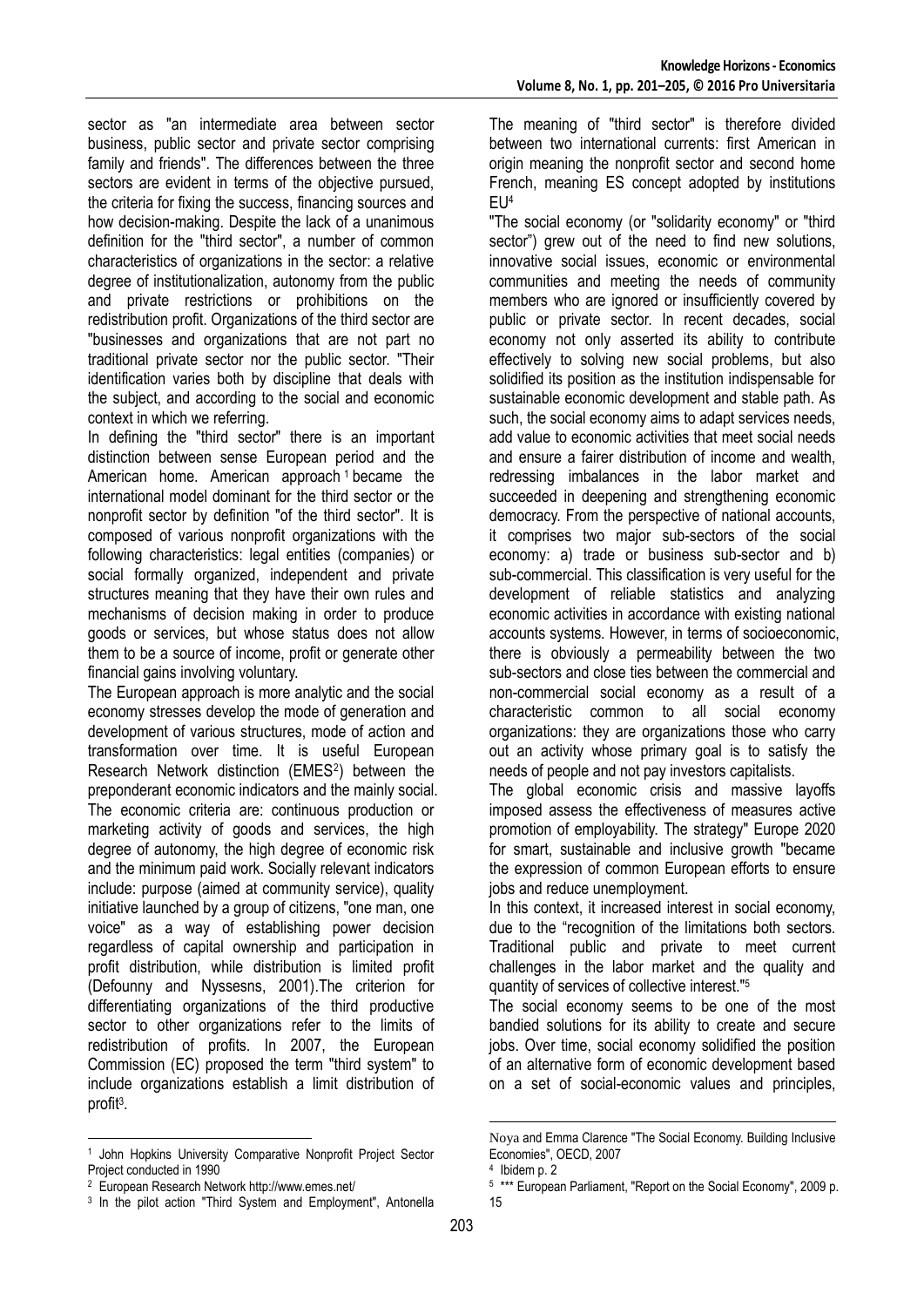different from the market economy and the welfare state universalist: volunteer, democracy, patrimonial purpose, the professional development of members and autonomy from the state. The social economy provides a business development based on principles of equity, social responsibility and transparency, encouraging democratic participation in decision making. So changes produced by crisis may be considered the "opportunities" which also returns valuation to the social economy field.

From its origins, the social economy was designed to address to the poverty issues. The firms of professional insertion, as forms of specific organization of social economy effectively respond to the difficulties in the insertion on the labor market of people at risk of social exclusion. Over time, the social economy has demonstrated ability to adapt to difficult economic and social contexts and created new forms of intervention, essentially responsible business requirements and contribute to the active inclusion of beneficiaries. An important role in strengthening the partnership plays public - private by implementing initiatives of social economy by non-government organizations, with support from the state, especially from local authorities.

Social Economy in figures: social economy enterprises account for 2 million units (i.e. 10% of all businesses in Europe) and use over 11 million paid employees (the equivalent of 6% of the working population in the EU). Of these, 70% work in non-profits, 26% in the cooperatives and mutual 3%. Social economy entities are companies, mostly micro - sized enterprises, small and medium enterprises (SMEs)<sup>6</sup>.

Institutional representation Organization CEP - CMAF (Permanent European Conference of Cooperatives, Mutual Societies, Associations and Foundations) was established in November 2000, after the European Conference of Tours on the social economy, it was decided to improve cooperation between the various families social economy. To improve the visibility of the sector in 2007 and changed its name to Social Economy Europe.

Social Economy Europe is the representative of the European Union for the social economy. Social Economy Europe aims to promote social contribution and economic enterprises and social economy organizations, to promote the role and values of social economy in Europe and strengthen recognition of the political and legal social economy and cooperatives, mutual societies, associations and foundations in the EU<sup>7</sup> .

Pursuit of public interest determines principles of organization and can identify social economy structures which differ from institutions targeting profit of at least

-

four perspectives: fundamental, the presence of the allocation principles based on solidarity and reciprocity, to include ways to participate and democratic decision-making process in the organization's structure and resources plurality (Noya and Clarence, 2007).

The fundamental objective is a response to a need increasingly larger society. Thus, during the last two decades, many forms of organization have emerged in response to new social needs and insufficient response to social assistance institutions to some of these needs. The presence of the allocation principles based on solidarity and reciprocity is a defining feature of social economy structures, unlike their profit generating, by contrast, they are structured to prevent that third parties to gain clear advantages and ensure the allocation of gain residual by owners. Through the initiatives of social economy creates social relations based on the principle of economic action non-contractual. Change resulting from this allocation system generates benefits for beneficiaries other than the owners (the concept of indirect beneficiaries).

### **4. Conclusions**

The social market economy stands out as both economic system of socialism and laissez-faire capitalism. Unlike the latter, the social market economy combine the interests of private enterprises regulations of the State in the economy, in an attempt to establish free competition, high levels of employment service, ie low unemployment, a high standard of life and appropriate working conditions. In a social market economy, collective bargaining often behaves at national level between employers' organizations and trade union confederations.

The efficient functioning of the social economy will help both realistic and efficient social- professional reinsertion of vulnerable groups and increase social cohesion and community development.

### **References**

1. Ash, A., Cameron, A. and Hudson, R.. (2004). *Placing the Social Economy,* published in the Contemporary Political Economy Series, by Taylor & Francis Group, e-Library, London, U.K.

2. [Bafarasat,](http://jpl.sagepub.com/search?author1=Abbas+Ziafati+Bafarasat&sortspec=date&submit=Submit) A.Z. (2015). *Reflections on the Three Schools of Thought on Strategic Spatial Planning,*  published in Journal of Planning Literature May, vol. 30 no. 2

3. Bevir, M. (coord.) (2007), *"Enciclopedia of Governance"*, University of California, Berkeley, Sage, 2007, pp. 364-365

4. Brennan, G., [Pettit,](https://scholar.google.ro/citations?user=jQNfOoEAAAAJ&hl=ro&oi=sra) P. (2005). *The Economy of Esteem: An Essay on Civil and Political Society,*  published by by Oxford University Press

5. Dees, J.G., Emerson, J. and Peter E. (2001).

<sup>6</sup> http://www.socialeconomy.eu.org/?lang=en

<sup>7</sup> http://www.socialeconomy.eu.org/?lang=en